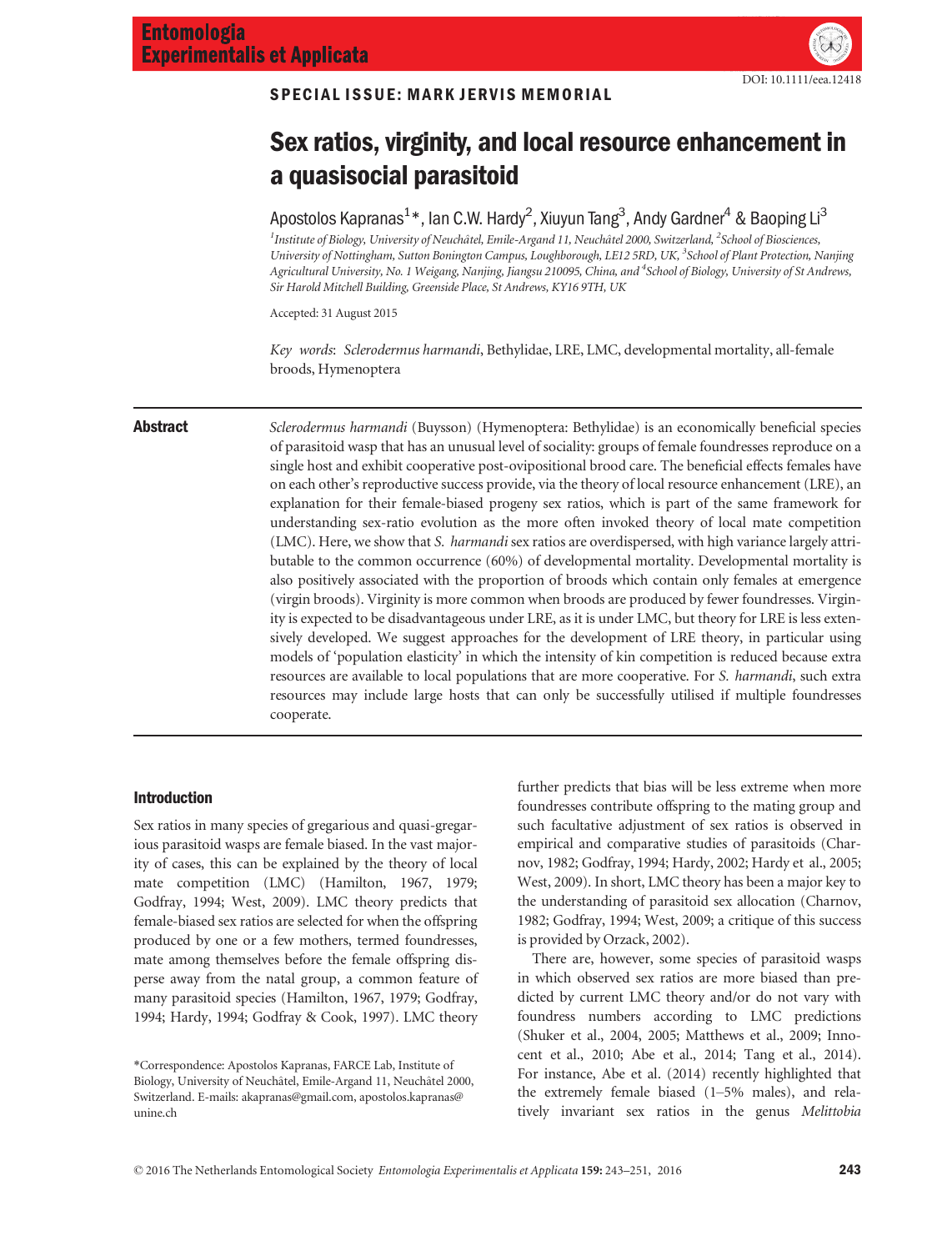(Hymenoptera: Eulophidae) are inexplicable using current sex-ratio theory. A concurrent publication by Tang et al. (2014) on parasitoids in the genus Sclerodermus (Hymenoptera: Bethylidae) similarly reported highly female-biased sex ratios, and although sex ratios increased significantly with foundress number, the effect was not strong. Like Abe et al. (2014), Tang et al. (2014) concluded that the observed sex ratios could not be explained by LMC but in contrast to Abe et al. (2014) it was concluded that current sex-ratio theory does provide an explanation: Sclerodermus harmandi (Buysson) is a quasisocial parasitoid (groups of females reproduce on a single host and exhibit cooperative brood care) and the beneficial effects females have on each other's reproductive success is expected to lead to female bias due to local resource enhancement (LRE), wherein an excess production of the sex that leads to a greater increase in fitness of the parents or their offspring is favoured (Taylor, 1981; West, 2009). This was the first report of LRE operating among parasitoid wasps and one of only a few reports on LRE within the Hymenoptera (Schwarz, 1988; Martins et al., 1999; Harradine et al., 2012). Although it is part of the same conceptual framework for understanding the evolution of sex allocation strategies, theory for LRE has not been as extensively developed as LMC theory (Taylor, 1981; West, 2009; Gardner & Ross, 2013). In consequence, expectations for sex-ratio means and variance and patterns of brood sexual composition in relation to other life-history variables such as foundress number, clutch size, or developmental mortality, are less well defined than under LMC (e.g., Green et al., 1982; Werren, 1983; Griffiths & Godfray, 1988; Heimpel, 1994; Hardy et al., 1998).

In this companion paper to Tang et al. (2014), we summarise the pertinent biological details of S. harmandi and then, using the original data set of Tang et al. (2014), we further explore how its sex ratios are affected by foundress number and group size and also how developmental mortality and group size influence the incidence of virgin (allfemale) broods. We go on to suggest how theory for LRE and quasisociality might be developed by consideration of the biology of Sclerodermus spp.

#### Biology of Sclerodermus harmandi

Sclerodermus harmandi is a gregarious ectoparasitoid of wood-boring cerambycid beetle larvae and is used extensively in biological control of coleopteran forest pests in China (Chen & Cheng, 2000). These beetles damage trees directly by feeding on them and also vector the extremely damaging pine wood nematode Bursaphelenchus

xylophilus(Steiner & Buhrer) Nickle which causes pine wilt disease (Yang et al., 2014).

In marked contrast to the aggressive behaviour observed when adult females in some other genera of the Bethylidae compete for exclusive access to a host (Hardy et al., 2013), Sclerodermus females appear to engage cooperatively in host suppression, oviposition, and offspring care (Bridwell, 1920; Wheeler, 1928; Kühne & Becker, 1974; Mamaev, 1979; Casale, 1991; Hu et al., 2012; Wu et al., 2013), often producing very large broods of offspring (>100). Using S. harmandi, Tang et al. (2014) demonstrated experimentally that individual females increase their reproductive success by jointly exploiting large hosts, thus identifying the selective advantage of their quasisocial behaviour.

Some Sclerodermus species exhibit extremely femalebiased sex ratios (Griffiths & Godfray, 1988; Hardy & Mayhew, 1998; Li & Sun, 2011; Hu et al., 2012; Tang et al., 2014). Although most offspring groups consist mainly of females, some consist entirely of females ('virgin broods'). In S. harmandi, when males are present they are relatively short-lived and typically mate with maturing brood-mate females when these emerge or prior to their emergence by chewing entrances into their cocoons (Zhang & Tian, 1985; Hu et al., 2012).

#### Materials and methods

Sclerodermus harmandi was cultured at the Forestry Institute of Jiangsu Province, China, where it is mass-produced for release as an agent of biological control of Monochamus alternatus Hope (Coleoptera: Cerambycidae). Monochamus alternatus hosts were collected from forests in Liyang County (31.4°N, 119.4°E), China, during the winter of 2011, and maintained at 10  $^{\circ}$ C for 1–2 months before use in experiments. The foundresses used in the experiment were collected from laboratory colonies where females had been mated with siblings upon emergence. In the treatments with more than one foundress, each foundress was obtained from a different parasitised host. Laboratory experiments were conducted at 25 °C and 60–80% r.h.

The number of adult female S. harmandi introduced into a glass vial (1.0 cm diameter, 5.0 cm long) with one M. alternatus larva was varied (1, 2, 4, 6, or 8). The numbers of eggs laid onto each host, and the numbers of adult male and female S. harmandi offspring produced, were recorded. There were 220 replicates overall, with between 30 and 60 replicates for each number of foundress females. However, in about half of the replicates, foundresses failed to produce any offspring; this was especially common when foundress group sizes were small and/or hosts were large (Tang et al., 2014), and our current analysis is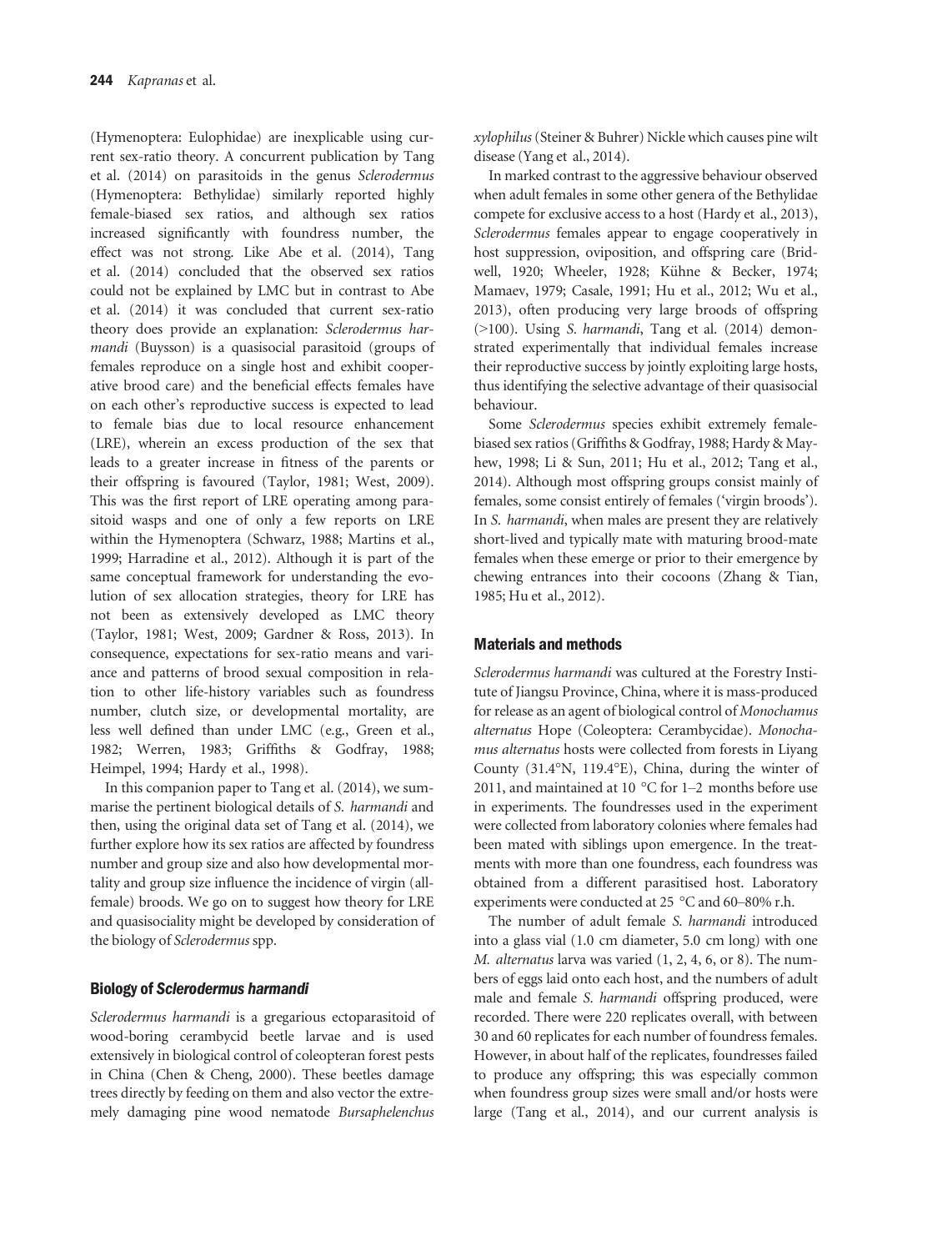restricted to those replicates in which some S. harmandi offspring matured. Of the 112 replicates producing surviving offspring, one brood produced by a single foundress, consisted of eight males only, probably because the foundress had not mated. Another offspring group, produced by two foundresses, had an unusually large number of males (19/44 offspring), suggestive that one of the foundresses was unmated. Following procedures adopted by prior studies of bethylid sex ratios (e.g., Hardy & Cook, 1995), these two replicates were excluded from the reported analyses. The inclusion of the two-foundress replicate would not have led to any different conclusion. There remained 110 offspring groups for analysis.

Data were mainly explored using logistic analysis (generalised linear modelling) in the GENSTAT statistical package (v.14.1; VSN International, Hemel Hempstead, UK). All statistical testing was two-tailed. Sex ratios were expressed as the proportion of adult offspring that were males. When binary data were grouped, we assumed quasi-binomially distributed errors to counter the effects of overdispersion (Wilson & Hardy, 2002). Sex-ratio variance and variance in mortality were each quantified using two descriptive statistics, the Heterogeneity Factor (HF = residual deviance/residual degrees of freedom; West & Herre, 1998) and the variance ratio  $R$  (= variance in numbers observed/expected binomial variance; Nagelkerke & Sabelis, 1998) and analysed using the Meelis test statistic U, which tests for departures from binomial distribution (significant large negative values indicate underdispersion and large positive values overdispersion; Nagelkerke & Sabelis, 1998; Krackow et al., 2002). Values of R and U are calculated from sums of separate calculations from each offspring group size and we note that our data consist of small numbers of clutches or broods spread across a large range of group sizes. Although the approach we adopt is the best currently available, it is known that when data consist of many small sub-samples estimations can be distorted such that, for instance, larger values might not correspond to stronger deviations from expected variances (Krackow et al., 2002).

#### **Results**

Among the 110 broods in which some offspring matured, overall 61% offspring had died during development (mean  $\pm$  SE egg-to-adult mortality = 0.614  $\pm$  0.021), and mortality had variance that was not significantly greater than binomial (HF = 28.3; Meelis test:  $R = 12.61$ ,  $U = 85.43$ ,  $P = 1.0$ ). It is already known that developmental mortality is unrelated to host weight, the number of eggs laid on a host, or the number of foundress females present (Tang et al., 2014). Unsurprisingly, the size of the offspring group at maturity was negatively correlated with egg-to-adult mortality (Spearman's rank correlation:  $r = -0.757$ ,  $t = 12.12$ , d.f. = 109, P<0.001). The sex ratios of groups of maturing adults were typically strongly female biased (mean proportion of offspring that were male =  $0.069 \pm 0.004$  – note that an incorrect mean value of 0.032 was reported by Tang et al., 2014). Sex-ratio variances were overdispersed (HF = 1.48; Meelis test:  $R = 0.7208$ ,  $U = 2.33$ ,  $P = 0.020$ ).

Sex ratios decreased weakly with adult offspring group size (Logistic ANCOVA corrected for overdispersion:  $F_{1,109} = 5.55$ ,  $P = 0.02$ , % deviance explained = 4.75; Figure 1) and increased weakly with foundresses number  $(F_{4,109} = 5.63, P<0.001, %$  dev = 4.81; Figure 1). There was no significant interaction between these two main effects ( $F_{4,109} = 1.08$ ,  $P = 0.37$ ). The number of males present in offspring group increased with group size  $(F<sub>1.108</sub> = 80.97, P<0.001, % dev = 42.8)$ . Sex-ratio variance, quantified by HF, was not correlated with the number of foundresses producing the brood (one:  $HF = 1.64$ ,  $n = 9$ ; two: HF = 0.816,  $n = 20$ ; four: HF = 1.24,  $n = 31$ ; six: HF = 0.595, n = 21; eight: HF = 2.25, n = 28; Spearman's rank correlation:  $r = 0.100$ ,  $P = 0.20$ ).

Sex ratios were significantly higher among broods that had experienced higher proportions of developmental mortality  $(F_{1,108} = 10.21, P = 0.002, % \text{dev} = 8.63;$ 



Figure 1 Relationships between sex ratio (proportion of adult offspring that were males) and brood size at emergence, for broods founded by 1–8 adult female Sclerodermus harmandi. Fitted logistic regression lines are provided for each foundresses group. Note that for visual clarity the fitted logistic regression line for 2-foundresses broods is slightly displaced below the 4 foundresses regression line.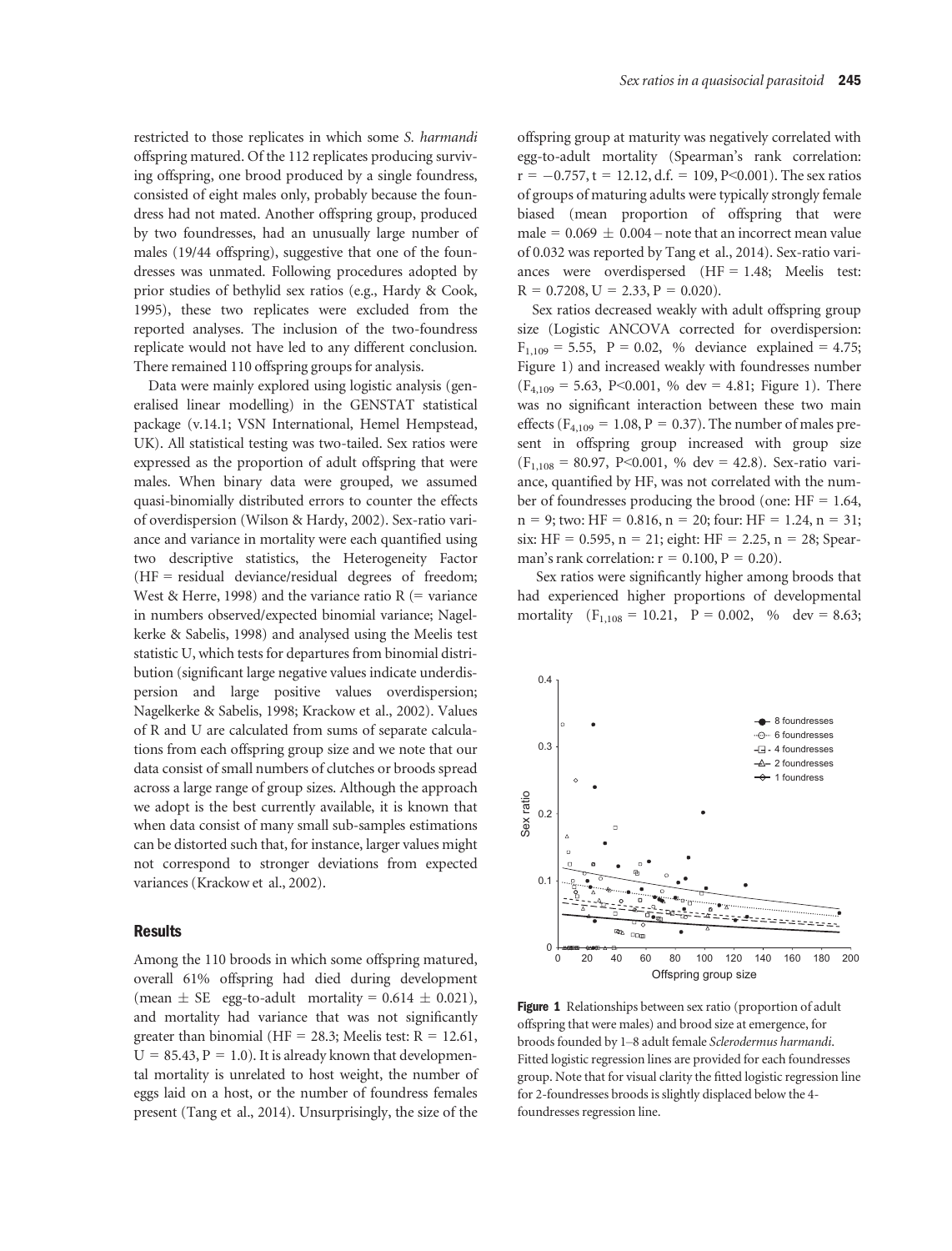

Figure 2 The relationship between sex ratio at adult emergence (proportion males) and the proportion of developmental mortality in offspring groups of Sclerodermus harmandi. The fitted line is from logistic regression.

Figure 2). Sex-ratio variance was significantly higher among broods that experienced the highest percentages of developmental mortality ( $\leq$ 24.9% mortality: HF = 0.46,  $n = 9$ ; 25–49.9%: HF = 0.953,  $n = 27$ ; 50–74.9%: HF = 2.08, n = 42;  $\geq$ 75%: HF = 1.13, n = 32; Spearman's rank correlation:  $r = 0.800$ ,  $P = 0.021$ ).

About 15.3% of adult offspring groups consisted of female offspring only. The probability of an offspring group consisting only of females was lower among larger offspring groups ( $G_1 = 32.39$ , P<0.001, % dev = 34.0); no broods of more than around 50 maturing offspring contained females only (Figure 3). The probability of allfemale offspring groups was higher when developmental mortality was higher  $(G_1 = 20.68, P \le 0.001, \%$  dev = 21.7) and when foundresses number was lower  $(G_4 = 5.26,$ P<0.001, % dev = 22.1; Figure 4). The interaction between these two variables was not significant  $(G_4 = 0.19, P = 0.95).$ 

#### **Discussion**

The highly female-biased sex ratios observed in S. harmandi appear to be due to LRE (the mutually beneficial foundress–foundress interactions contribute to the value of female offspring; Taylor, 1981) rather than to the more usual explanation of LMC (Hamilton, 1967). We first consider the brood compositions observed in S. harmandi with regard to current literature and then suggest an approach for how models can be developed to better evaluate the assertion that S. harmandi sex ratios have principally evolved due to LRE.



Figure 3 The influence of offspring group size at adult emergence on virginity (proportion of broods that were all-female) in Sclerodermus harmandi. The fitted line is from logistic regression.



Figure 4 The influence of foundress number and mortality on virginity (proportion of broods that were all-female) in Sclerodermus harmandi. The fitted lines are based on logistic analysis of covariance, treating foundress group size as a discrete factor.

Current evidence suggests that Sclerodermus foundresses tend to each lay a small number of male eggs in every clutch (Mamaev, 1979; Liu et al., 2011; Tang et al., 2014). Mamaev (1979) reported that 1–2 males are laid among the first produced eggs in each clutch (a pattern which may be associated with final clutch size uncertainty; Hardy, 1992). Similarly, Tang et al. (2014) estimated that on average 0.8 adult males are produced per S. harmandi foundress, suggesting that (given 61% developmental mortality) each foundress lays an average of 1.31 male eggs in each clutch. Furthermore, the brood sex ratios produced by single foundresses are typically less female biased than the reciprocal of brood size (one male per brood is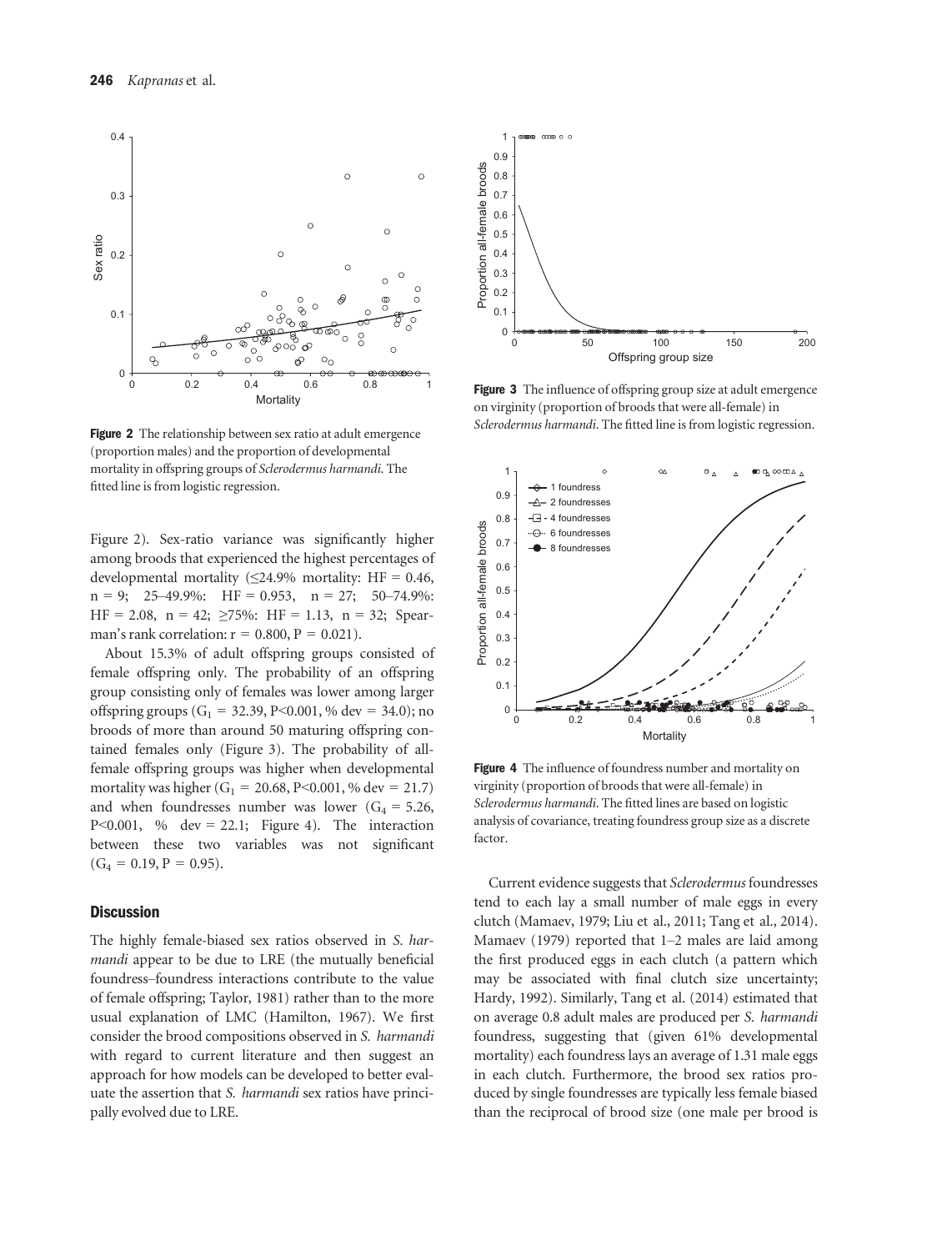expected under single-foundress LMC in the absence of developmental mortality; Green et al., 1982; Griffiths & Godfray, 1988; Nagelkerke & Hardy, 1994), due to mothers laying more males in larger broods than in smaller broods. Weak declines in sex ratio with increasing brood size, as observed in S. harmandi, or a lack of relationship between sex ratio and brood size, have been reported for the secondary sex ratios (at adult emergence) of most examined sub-social bethylids in which broods are produced by a single foundress and, as observed for S. harmandi, are typically associated with an increase in the number of males per brood as brood size increases (Hardy et al., 1998). However, examination of the primary sex ratio (at oviposition) in one sub-social species has shown that developmental mortality may alter or obscure initially present relationships (Khidr et al., 2013). Given that developmental mortality among S. harmandi offspring is more common than is observed in many gregarious parasitoids (Hardy et al., 1998; Kapranas et al., 2011), empirical assessment of the primary sex ratio is a desirable future step, especially as such evaluation could potentially also reveal the relative contributions of individual foundresses to each offspring group (Khidr et al., 2014) and thus provide insights into whether the apparently cooperative reproduction observed is in fact tempered by reproductive dominance and skew (Tang et al., 2014).

Sex-ratio variances were overdispersed, most likely due to the scrambling effect developmental mortality has on initially less variable group sexual compositions, as observed within and across other species of gregarious parasitoids (Hardy et al., 1998; Kapranas et al., 2011; Khidr et al., 2013). Theory for sex-ratio variance under LRE is not well developed; but under LMC, selection for low sexratio variance can be less stringent in multiple-foundress cases compared to single-foundress cases (Nagelkerke, 1996); our rather limited data do not suggest a relationship between variance and foundress number. Furthermore, selection for sex-ratio variance is expected to be related to the frequency at which different numbers of foundresses naturally occur (West & Herre, 1998) but there are very few field data on the distribution of foundress numbers in S. harmandi populations. The less female-biased sex ratios in broods which experienced higher proportions of mortality is suggestive of higher mortality among developing females than among males, which may be attributable to female larvae requiring more resources than male larvae to grow large enough for successful pupation (Nagelkerke & Hardy, 1994), and indeed S. harmandi females are larger than males (He, 2004), and could also result from sexually differential care by brood-tending foundresses.

Although the current evidence suggests that developmental mortality increases brood sex-ratio variance in S. harmandi, there is much stronger evidence for an association between mortality and a related aspect of brood sexual composition: all-female ('virgin') broods, which can result from all males in a brood dying before maturity. Under single-foundress LMC, hymenopteran parasitoids maturing in all-female broods are expected to have low fitness due to being constrained to subsequently produce male-offspring only, and these will have no reproductive opportunities unless some inter-group dispersal and nonlocal mating occurs (Green et al., 1982; Godfray, 1990; Heimpel, 1994; Nagelkerke & Hardy, 1994; Hardy et al., 1998, 2005). Virgin females co-founding broods with mated females can obtain fitness via their sons mating locally with the offspring of the co-foundresses, but are not able to produce offspring sex ratios close to the unconstrained optima and are thus also disadvantaged (Godfray, 1990; West, 2009). Despite the disadvantage of virginity, virgin broods are predicted to arise under LMC due to the trade-off between minimising the number of male offspring produced and insuring against all the males dying before maturity (Green et al., 1982; Heimpel, 1994; Nagelkerke & Hardy, 1994; West et al., 1997). In general accord with these expectations from LMC theory, virgin S. harmandi broods were more common when brood sizes were smaller, when mortality was more prevalent, and also when broods were produced by fewer foundresses. Similar patterns have been observed in gregarious parasitoids with LMC (Hardy et al., 1998; Kapranas et al., 2009, 2011) and across fig wasp species with LMC (West et al., 1997). Furthermore, the relationships between the prevalence of virginity and the prevalence of mortality for S. harmandi broods produced by one or two foundresses resemble explicit predictions for the one- and two-foundress cases under LMC (Figure 1d in West et al., 1997). Whether these apparent matches to the predictions of 'extended' LMC theory (West, 2009) counter the assertion (Tang et al., 2014) that 'classical' LMC does not explain sex ratios in S. harmandi is currently unclear and may require the development of equivalent theory for virginity under LRE.

In mixed-sex broods, with female-biased sex ratios, current evidence suggests that local (within brood) mating is the norm. Given a mean sex ratio of 0.069, individual males will typically mate with around 14 females and evidence from other bethylids suggests that they will have sufficient supplies of sperm with which to successfully inseminate all the females (Hardy et al., 2005), although at high-mating frequencies males are expected (Abe & Kamimura, 2015) and observed (e.g., in the bethylid Goniozus legneri Gordh; Gordh et al., 1983) to transfer smaller ejaculates. The occurrence of virgin broods suggests that nonlocal mating, via male dispersal, may also occur, due to the selection pressure on males to acquire more mates (e.g., by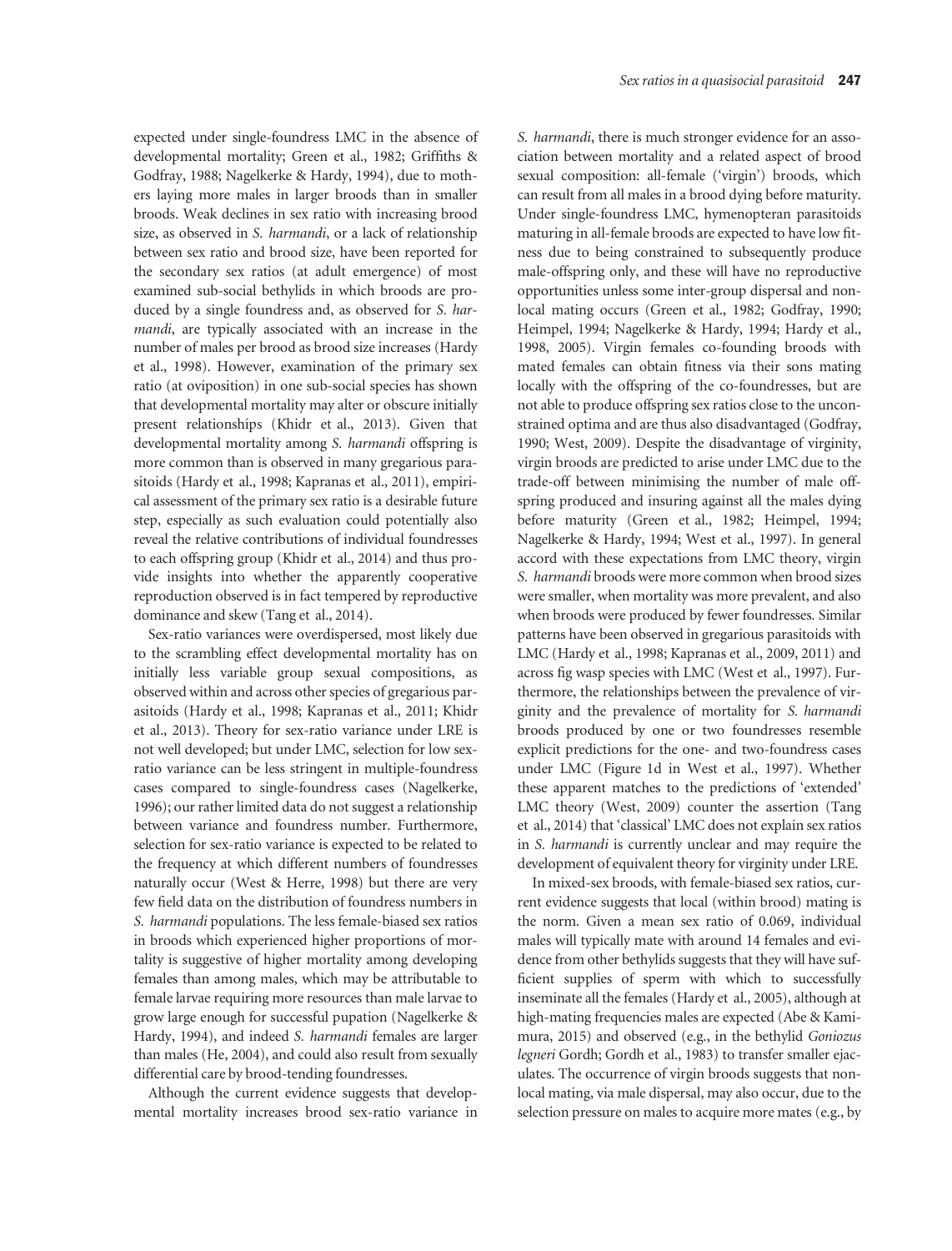immigrating into virgin broods) and that females may be receptive due to the selective advantage of being able to produce female-biased offspring sex ratios. Male S. harmandi typically possess wings, which is suggestive of male dispersal but there is a lack of direct evidence for the mating structure of Sclerodermus populations (as with other bethylids; Hardy & Cook, 1995; Hardy & Mayhew, 1998; Hardy et al., 2000).

After maturing around the remains of a host, female Sclerodermus must disperse to forage for a fresh host. Females typically do not possess wings and so forage by walking. It is not currently known whether females disperse as individuals or as cohesive groups, although reports that females overwinter in groups in host-made tunnels or cavities in trees (Zhang & Tian, 1985; Xu et al., 2002) do suggest group cohesion. The direct selective advantage to cohesive dispersal and foraging would be that it would promote successful reproduction on large hosts (Tang et al., 2014). Cohesive dispersal would also enhance the relatedness between foundresses, which may in turn select for more strongly biased sex ratios (and other aspects of social behaviour) compared to situations when foundresses were not closely related (Taylor & Crespi, 1994; Shuker et al., 2004; Gardner et al., 2009; Abe & Kamimura, 2012). We, however, speculate that females maturing in virgin broods may not disperse as cohesively as females from mixed-sex broods, due to the expected mating opportunities to a virgin foundress's sons being greater when her co-foundresses are not also virgins.

In summary, many patterns in the sexual composition of S. harmandi broods are similar to those observed in other gregarious, but sub-social, bethylids and also in some socially solitary species. Sex ratios in these other species are typically interpreted in the context of LMC theory whereas, on current evidence, S. harmandi sex ratios are better explained by LRE. This does not preclude that LMC effects are also operating and indeed they are expected given that within-brood mating occurs. While LMC and LRE are part of the same theoretical framework (Taylor, 1981), models for sex allocation under LRE are less extensively developed than are LMC models (West, 2009). We now turn considering how best to develop LRE theory to probe the current explanation for sex-ratio bias in Sclerodermus.

We have suggested that mutually beneficial cooperative interaction between foundresses select for female-biased sex allocation through LRE to the extent that a female's daughters tend to reproduce in close proximity of each other. However, while such a 'viscous' population structure can ensure high relatedness between social partners, it can also lead to intense competition between kin for limiting reproductive resources (Hamilton, 1964), and this kin

competition effect can inhibit or even override the effects of increased relatedness on sex allocation and other social evolutionary traits (Bulmer, 1986; Frank, 1986; Taylor, 1988, 1992a; Gardner et al., 2009; Rodrigues & Gardner, 2015). Accordingly, a theoretical analysis is required to establish under which circumstances (if any), limited dispersal of females may lead to sex ratio bias via LRE. A promising avenue for exploration will involve models of 'population elasticity', whereby the intensity of kin competition is reduced, because extra resources are made available to local populations that are more cooperative (Taylor, 1992b; Gardner & West, 2006). In the context of S. harmandi, these extra resources may include the larger hosts that can only be successfully parasitised by multiple foundresses acting as a cooperative unit.

Although the extent of female bias under LMC is expected to strongly depend upon the number of foundresses in the breeding group (Hamilton, 1967), the extent of female bias observed in S. harmandi does not appear to be strongly dependent upon foundress number (Tang et al., 2014). Formal theoretical exploration is needed to determine whether this is a general feature of LRE, or whether this relative invariance owes to a particular feature of S. harmandi's biology. Moreover, whereas a 'fertility insurance' effect, that curbs the evolution of extreme female-biased sex ratios to ensure the presence of at least some mating opportunities for daughters in the context of stochastic death or sterility of males, has been explored in the context of LMC (particularly in relation to protozoan parasites; West et al., 2002; Gardner et al., 2003), the impact of the threat of daughter virginity on a foundress's sex allocation decision remains to be explored in the context of LRE. The ability of unmated females to produce male offspring adds further complexity for sex-ratio evolution (Godfray, 1990; West, 2009; Gardner, 2014).

In addition to improving our understanding of the sex allocation of these bethylid wasps, the proposed model development could also be used to understand the evolution of their quasisociality, both in terms of the evolution of reduced female dispersal and also in terms of the evolution of reduced aggressiveness and the emergence of coordinated cooperation between co-foundresses. In line with Gardner & Ross's (2013) suggestion that a positive feedback between female-biased sex ratios and female-biased cooperation can promote eusociality, it would also be useful to assess the potential for such feedbacks to occur in this quasisocial context. In particular, whereas Gardner & Ross's (2013) model required that some (unexplained) level of female cooperation be present at the outset, the biology of S. harmandi provides a ready explanation for cooperative breeding, i.e., a direct fitness benefit (Tang et al., 2014).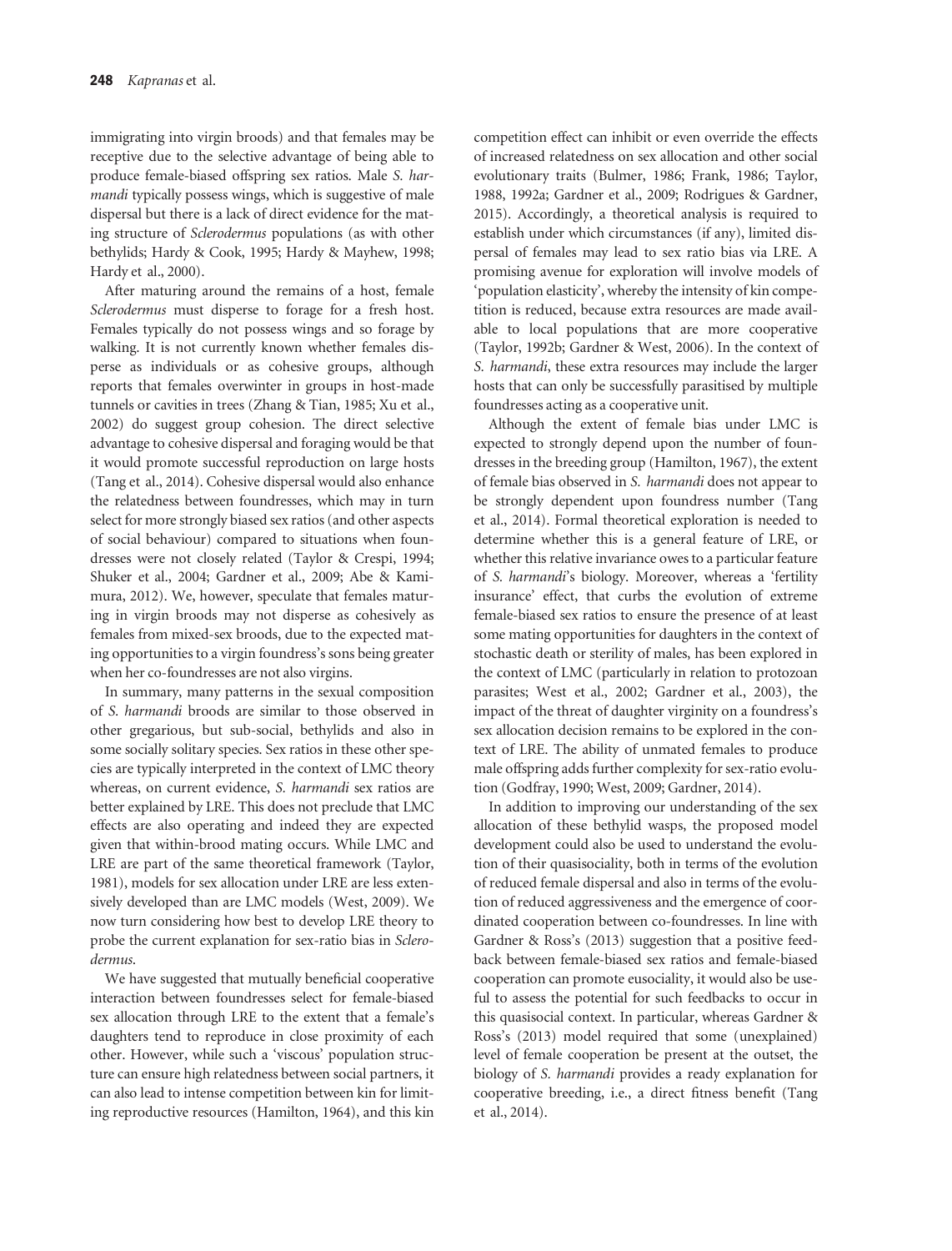We conclude that considerations of the sex ratios of S. harmandi and its quasisocial congeners are currently constrained to be somewhat heuristic. This is essentially the same conclusion as reached by recent studies of sex ratios in Melittobia, another parasitoid genus in which similar degrees of sociality are observed (Innocent et al., 2010; Abe et al., 2014). This further understanding will likely develop best via a combination of field-based observations, experiments, and theoretical modelling.

#### Acknowledgements

We thank the late Dr Mark Jervis, who always showed an interest in our work on parasitoids and was always able to suggest connections to other research areas or study systems. He also engaged in several blues jam sessions with AK and ICWH, both in Cardiff and in Sutton Bonington, playing both guitar and bass guitar very adeptly. We greatly miss these academic and non-academic interactions with him. We further thank Ling Meng, Fuyan Xu, Xie Chunxia, Zheng Huayin, Xu Ming, Liu Conghui, Wu Shaolong, and Richard Wilkinson for their help. This study was supported by Natural Science Foundation of China (31570389). AK was supported by a Marie Curie Fellowship (FP7- PEOPLE-2010-IEF 273431). AG was funded by a Natural Environment Research Council (UK) Independent Research Fellowship (NE/K009524/1).

#### References

- Abe J & Kamimura Y (2012) Do female parasitoid wasps recognise and adjust sex ratios to build cooperative relationships? Journal of Evolutionary Biology 25: 1427–1437.
- Abe J & Kamimura Y (2015) Sperm economy between female mating frequency and male ejaculate allocation. American Naturalist 185: 406–416.
- Abe J, Kamimura Y & West SA (2014) Inexplicable female-biased sex ratios in Melittobia wasps. Evolution 68: 2709–2717.
- Bridwell JC (1920) Some notes on Hawaiian and other Bethylidae (Hymenoptera) with the description of a new genus and species, 2nd paper. Proceedings of the Hawaiian Entomological Society 4: 291–314.
- Bulmer MG (1986) Sex ratio theory in geographically structured populations. Heredity 56: 69–73.
- Casale A (1991) Some notes on the parental and parasocial behaviour of Sclerodermus domesticus Latreille (Hymenoptera: Bethylidae). Ethology Ecology & Evolution 1: 35–38.
- Charnov EL (1982) The Theory of Sex Allocation. Princeton University Press, Princeton, NJ, USA.
- Chen J & Cheng H (2000) Advances in applied research on Sclerodermus spp. Chinese Journal of Biological Control 16: 166– 170.
- Frank SA (1986) The genetic value of sons and daughters. Heredity 56: 351–354.
- Gardner A (2014) Dynamics of sex ratio and female unmatedness under haplodiploidy. Ecology and Evolution 4: 1623–1628.
- Gardner A & Ross L (2013) Haplodiploidy, sex-ratio adjustment, and eusociality. American Naturalist 181: E60–E67.
- Gardner A & West SA (2006) Demography, altruism, and the benefits of budding. Journal of Evolutionary Biology 19: 1707– 1716.
- Gardner A, Reece SE & West SA (2003) Even more extreme fertility insurance and the sex ratios of protozoan blood parasites. Journal of Theoretical Biology 223: 515–521.
- Gardner A, Arce A & Alpedrinha J (2009) Budding dispersal and the sex ratio. Journal of Evolutionary Biology 22: 1036–1045.
- Godfray HCJ (1990) The causes and consequences of constrained sex allocation in haplodiploid animals. Journal of Evolutionary Biology 3: 3–17.
- Godfray HCJ (1994) Parasitoids: Behavioral and Evolutionary Ecology. Princeton University Press, Princeton, NJ, USA.
- Godfray HCJ & Cook JM (1997) Mating systems of parasitoid wasps. The Evolution of Mating Systems in Insects and Arachnids (ed. by JC Choe & BJ Crespi), pp. 211–225. Cambridge University Press, Cambridge, UK.
- Gordh G, Woolley JB & Medeved RA (1983) Biological studies on Goniozus legneri Gordh (Hymenoptera: Bethylidae), primary external parasite of the navel orangeworm Amyelois transitella and pink bollworm Pectinophora gossypiella (Lepidoptera: Pyralidae, Gelechiidae). Contributions of the American Entomological Institute 20: 433–468.
- Green RF, Gordh G & Hawkins BA (1982) Precise sex ratios in highly inbred parasitic wasps. American Naturalist 120: 653– 665.
- Griffiths NT & Godfray HCJ (1988) Local mate competition, sex ratio and clutch size in bethylid wasps. Behavioral Ecology and Sociobiology 22: 211–217.
- Hamilton WD (1964) The genetical evolution of social behaviour, I & II. Journal of Theoretical Biology 7: 1–52.
- Hamilton WD (1967) Extraordinary sex ratios. Science 156: 477– 488.
- Hamilton WD (1979) Wingless and fighting males in fig wasps and other insects. Reproductive Competition, Mate Choice and Sexual Selection in Insects (ed. by MS Blum & NA Blum), pp. 167–220. Academic Press, London, UK.
- Hardy ICW (1992) Non-binomial sex allocation and brood sex ratio variances in the parasitoid Hymenoptera. Oikos 65: 143– 158.
- Hardy ICW (1994) Sex ratio and mating structure in the parasitoid Hymenoptera. Oikos 69: 3–20.
- Hardy ICW (2002) Sex Ratios: Concepts and Research Methods. Cambridge University Press, Cambridge, UK.
- Hardy ICW & Cook JM (1995) Brood sex ratio variance, developmental mortality and virginity in a gregarious parasitoid wasp. Oecologia 103: 162–169.
- Hardy ICW & Mayhew PJ (1998) Sex ratio, sexual dimorphism and mating structure in bethylid wasps. Behavioral Ecology and Sociobiology 42: 383–395.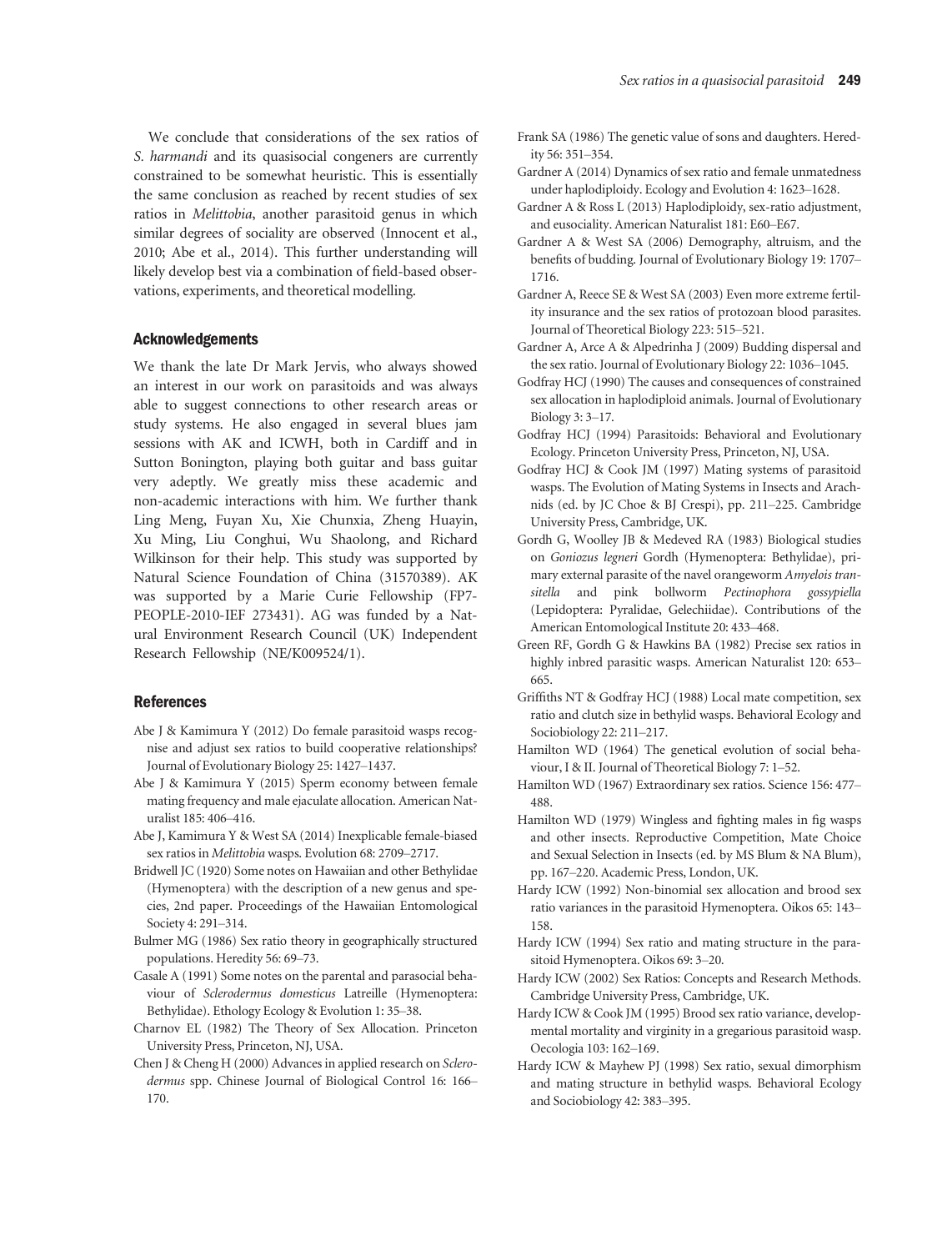- Hardy ICW, Dijkstra LJ, Gillis JEM & Luft PA (1998) Patterns of sex ratio, virginity and developmental mortality in gregarious parasitoids. Biological Journal of the Linnean Society 64: 239– 270.
- Hardy ICW, Stokkebo S, Bønløkke-Pedersen J & Sejr MK (2000) Insemination capacity and dispersal in relation to sex allocation decisions in Goniozus legneri (Hymenoptera: Bethylidae): why are there more males in larger broods? Ethology 106: 1021–1032.
- Hardy ICW, Ode PJ & Siva-Jothy M (2005) Mating systems. Insects as Natural Enemies: A Practical Perspective, 2nd edn (ed. by MA Jervis), pp. 261–298. Springer, Dordrecht, The Netherlands.
- Hardy ICW, Goubault M & Batchelor TP (2013) Hymenopteran contests and agonistic behaviour. Animal Contests (ed. by ICW Hardy & M Briffa), pp. 147–177. Cambridge University Press, Cambridge, UK.
- Harradine SL, Gardner MG & Schwarz MP (2012) Kinship in a social bee mediates ovarian differentiation and has implications for reproductive skew theories. Animal Behaviour 84: 611–618.
- He J (2004) Hymenopteran Insect Fauna of Zhejiang. Science Press, Beijing, China.
- Heimpel GE (1994) Virginity and the cost of insurance in highly inbred Hymenoptera. Ecological Entomology 19: 299–302.
- Hu Z, Zhao X, Li Y, Liu X & Zhang Q (2012) Maternal care in the parasitoid Sclerodermus harmandi (Hymenoptera: Bethylidae). PLoS ONE 7: e51246.

Innocent TM, Abe J, West SA & Reece SE (2010) Competition between relatives and the evolution of dispersal in a parasitoid wasp. Journal of Evolutionary Biology 23: 1374–1385.

- Kapranas A, Wajnberg E & Luck RF (2009) Sequences of sex allocation and mortality in clutches of Metaphycus parasitoids of soft scale insects and the prevalence of all-female broods. Ecological Entomology 34: 652–662.
- Kapranas A, Hardy ICW, Luck RF & Morse JG (2011) Parasitoid developmental mortality in the field: patterns, causes and consequences for sex ratio and virginity. Journal of Animal Ecology 80: 192–203.
- Khidr SK, Mayes S & Hardy ICW (2013) Primary and secondary sex ratios in a gregarious parasitoid with local mate competition. Behavioural Ecology 24: 435–443.
- Khidr SK, Hardy ICW, Zaviezo T & Mayes S (2014) Development of microsatellite markers and detection of genetic variation between Goniozus wasp populations. Journal of Insect Science 14: 43.
- Krackow S, Meelis E & Hardy ICW (2002) Analysis of sex ratio variances and sequences of sex allocation. Sex Ratios: Concepts and Research Methods (ed. by ICW Hardy), pp. 112–131. Cambridge University Press, Cambridge, UK.
- Kühne H & Becker G (1974) Zur Biologie und Ökologie von Scleroderma domesticum Latreille (Bethylidae, Hymenoptera) einem Parasiten Holzzerstörender Insektenlarven. Zeitschrift für Angewandte Entomologie 76: 270-303.
- Li L & Sun J (2011) Host suitability of a gregarious parasitoid on beetle hosts: flexibility between fitness of adult and offspring. PLoS ONE 6: e18563.
- Liu Z, Xu B, Li L & Sun J (2011) Host-size mediated trade-off in a parasitoid Sclerodermus harmandi. PLoS ONE 6: e23260.
- Mamaev BM (1979) Entomophages of tree-trunk pests–hymenopterans of the genus Scleroderma Latr. (Hymenoptera, Bethylidae). Insects destroying wood and their entomophages. Nasekomye razrushiteli drevesiny i ikh entomofagi: 44–64 (In Russian).
- Martins RP, Antonini Y, da Silveria FA & West SA (1999) Seasonal variation in the sex allocation of a neotropical solitary bee. Behavioural Ecology 4: 401–408.
- Matthews RW, Gonzáles JM, Matthews JR & Deyrup LD (2009) Biology of the parasitoid Melittobia (Hymenoptera: Eulophidae). Annual Review of Entomology 54: 251–266.
- Nagelkerke CJ (1996) Discrete clutch sizes, local mate competition, and the evolution of precise sex allocation. Theoretical Population Biology 49: 314–343.
- Nagelkerke CJ & Hardy ICW (1994) The influence of developmental mortality on optimal sex allocation under local mate competition. Behavioural Ecology 5: 401–411.
- Nagelkerke CJ & Sabelis MW (1998) Precise control of sex allocation in pseudo-arrhenotokous phytoseiid mites. Journal of Evolutionary Biology 11: 649–684.
- Orzack SH (2002) Using sex ratios: the past and the future. Sex Ratios: Concepts and Research Methods (ed. by ICW Hardy), pp. 383–398. Cambridge University Press, Cambridge, UK.
- Rodrigues A & Gardner A (2015) Simultaneous failure of two sex-allocation invariants: implications for sex-ratio variation within and between populations. Proceedings of the Royal Society B 282: 20150570.
- Schwarz MP (1988) Local resource enhancement and sex ratios in a primitively social bee. Nature 331: 346–348.
- Shuker DM, Reece SE, Taylor JAL & West SA (2004) Wasp sex ratios when females on a patch are related. Animal Behaviour 68: 331–336.
- Shuker DM, Pen I, Duncan AB, Reece SE & West SA (2005) Sex ratios under asymmetrical local mate competition: theory and a test with parasitoid wasps. American Naturalist 166: 301– 316.
- Tang X, Meng L, Kapranas A, Xu F, Hardy ICW & Li B (2014) Mutually beneficial host exploitation and ultra-biased sex ratios in quasisocial parasitoids. Nature Communications 5: 1– 7.
- Taylor PD (1981) Intra-sex and inter-sex sibling interactions as sex ratio determinants. Nature 291: 64–66.
- Taylor PD (1988) Inclusive fitness models with two sexes. Theoretical Population Biology 34: 145–168.
- Taylor PD (1992a) Altruism in viscous populations: an inclusive fitness approach. Evolutionary Ecology 6: 352–356.
- Taylor PD (1992b) Inclusive fitness in a heterogeneous environment. Proceedings of the Royal Society of London B 249: 299– 302.